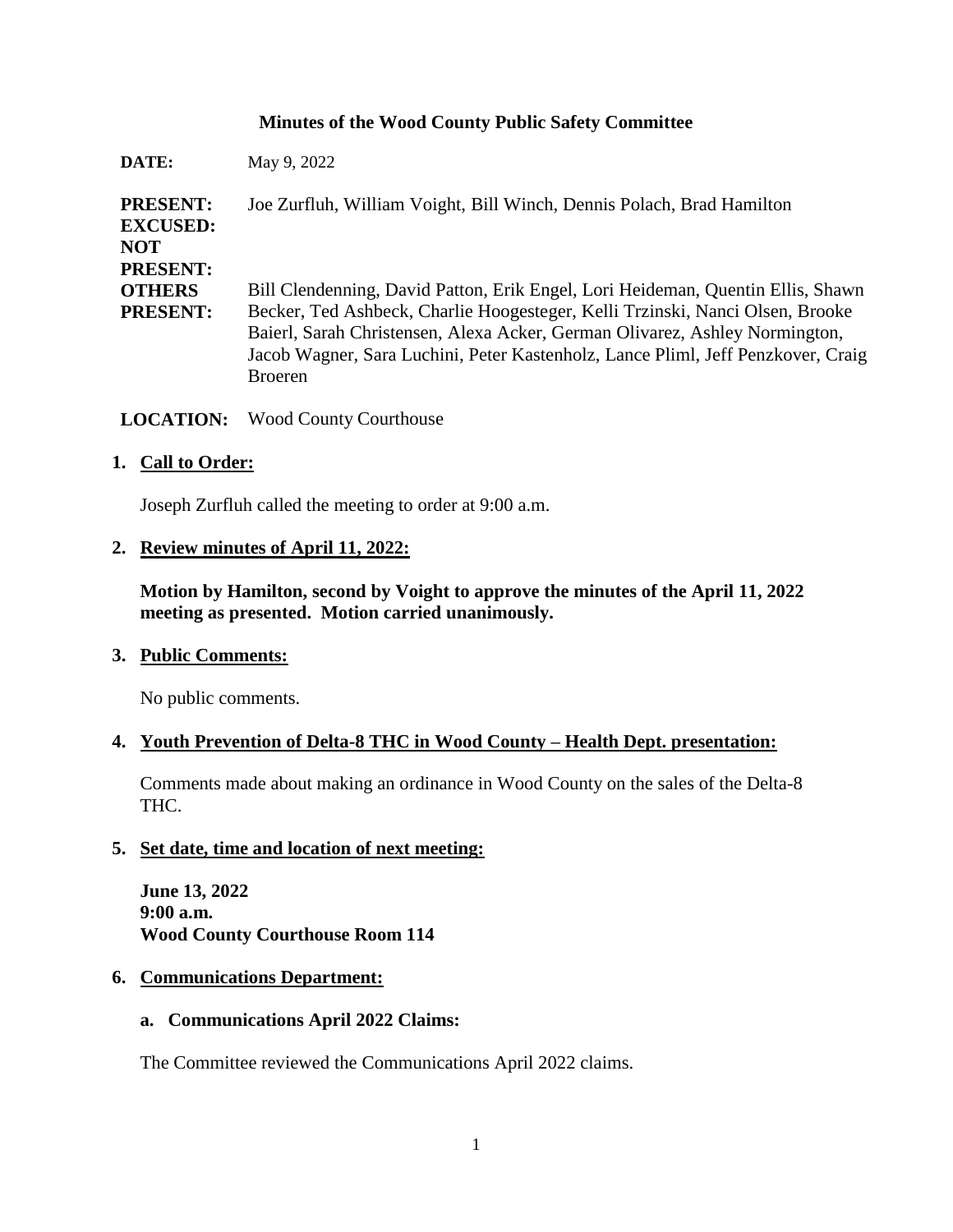## **b. Communications Report:**

The Committee reviewed the report.

#### c. **Nekoosa Tower Lease**

The Nekoosa Tower Lease was presented in front of the Committee stating there was a 50 year term. Erik stated that in order to renegotiate the terms it would need to be directed by the Committee. He feels that we do not have anything to incentivize them to renegotiate the lease. Corporation Counsel Attorney Peter Kastenholz stated there could be consequential damages to follow if we were to opt out of the Nekoosa Tower Lease. There could also be the potential of damaging the relationship with the City of Nekoosa if this were to happen. Bill Winch brought up the potential of moving the tower but Peter feels we would still be obligated to pay rent based on the terms of the lease.

### **7. Emergency Management Department:**

## **a. Emergency Management April 2022 Claims:**

The Committee reviewed the Emergency Management April 2022 claims. Stated the Town of Port Edwards received their funds through the state from the December storms. The Safe Room Grant is also being reviewed for more clarification.

## **b. Emergency Management Activity Report:**

The Committee reviewed the Emergency Management report. Clarified the CIP Radio purchase was from the \$12,000 allocated for the CIP funds this year. Not all radios have been received so there will be more coming in the future.

### **8. Dispatch Department:**

### **a. Dispatch April 2022 Claims:**

The Committee reviewed the Dispatch April 2022 claims.

### **b. Dispatch Activity Report:**

The Committee reviewed the Dispatch report.

### **c. Dispatch Lead Position Hire:**

The Committee granted permission to rehire the lead position.

### **9. Coroner:**

### **a. Coroner Report:**

The Committee reviewed the Coroner reports.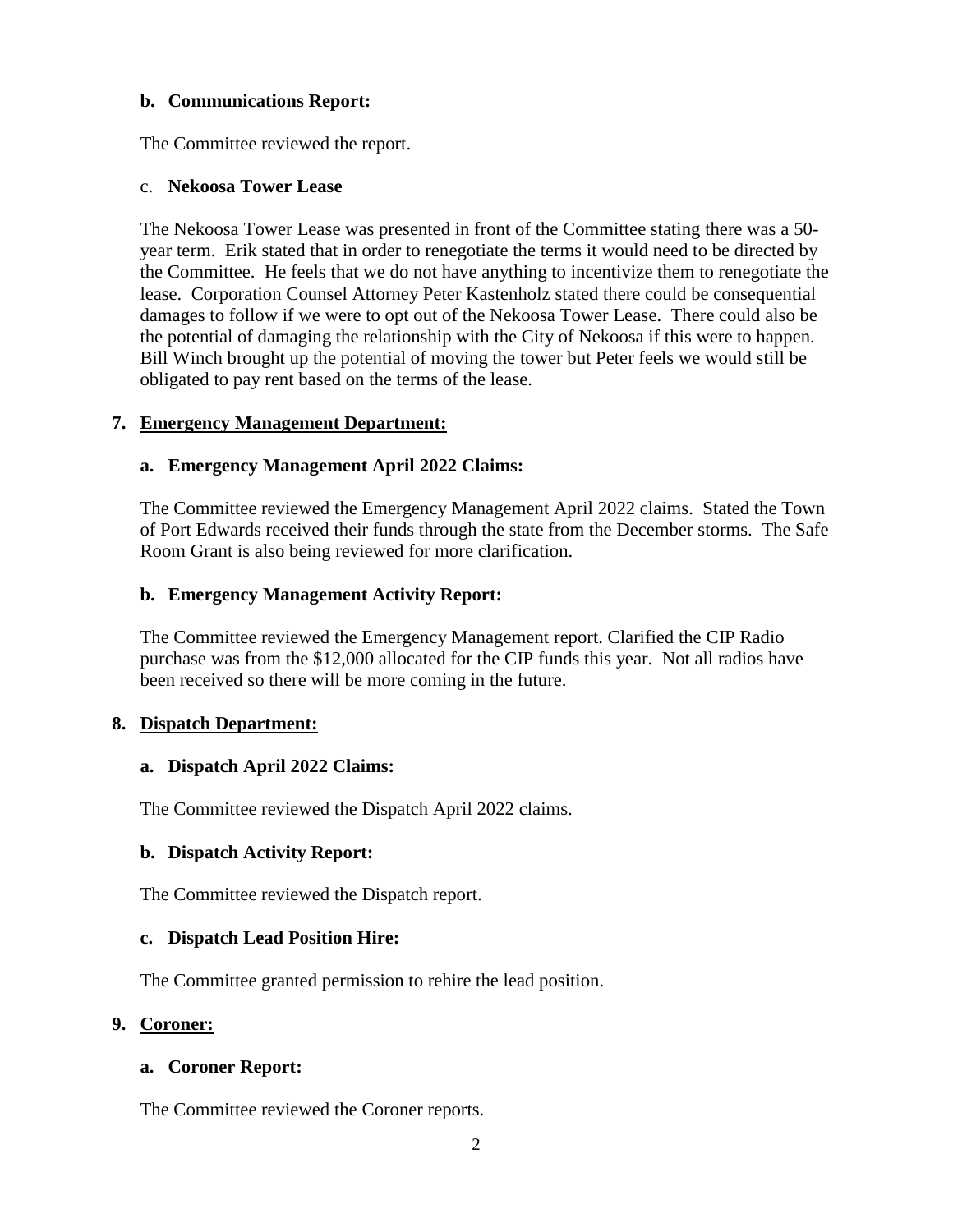### **b. April 2022 Claims:**

The Committee reviewed the Coroner April 2022 claims.

### **10. Humane Officer**

## **a. Humane Officer Report:**

The Committee reviewed the Humane Officer reports.

### **b. April 2022 Claims:**

The Committee reviewed the Human Officer April 2022 claims.

## **11. Sheriff's Department:**

### **a. Correspondences:**

Sheriff Becker commended four corrections officers for their life-saving measures during a medical emergency in the jail on May 4, 2022.

## **b. PH SH Bots Grant Resolution**

**Motion by Hamilton, second by Zurfluh to provide for unanticipated revenue from the Bureau of Traffic Safety, housed within the Wisconsin Department of Transportation's Division of State Patrol to finance additional patrol for speed, seatbelt, and reckless driving enforcement through August 2022. Motion carried unanimously.** 

### **c. Wood County Rescue:**

The Committee reviewed the Wood County Rescue report.

### **d. Crime Stoppers:**

The Committee reviewed the Crime Stoppers report.

### **e. K-9 Project:**

The Committee reviewed the K-9 report.

### **f. April 2022 Claims:**

The Committee reviewed the Sheriff's Department April 2022 claims.

### **g. Hiring Process:**

Sheriff Becker stated jail staff is still conducting interviews and establishing an eligibility list.